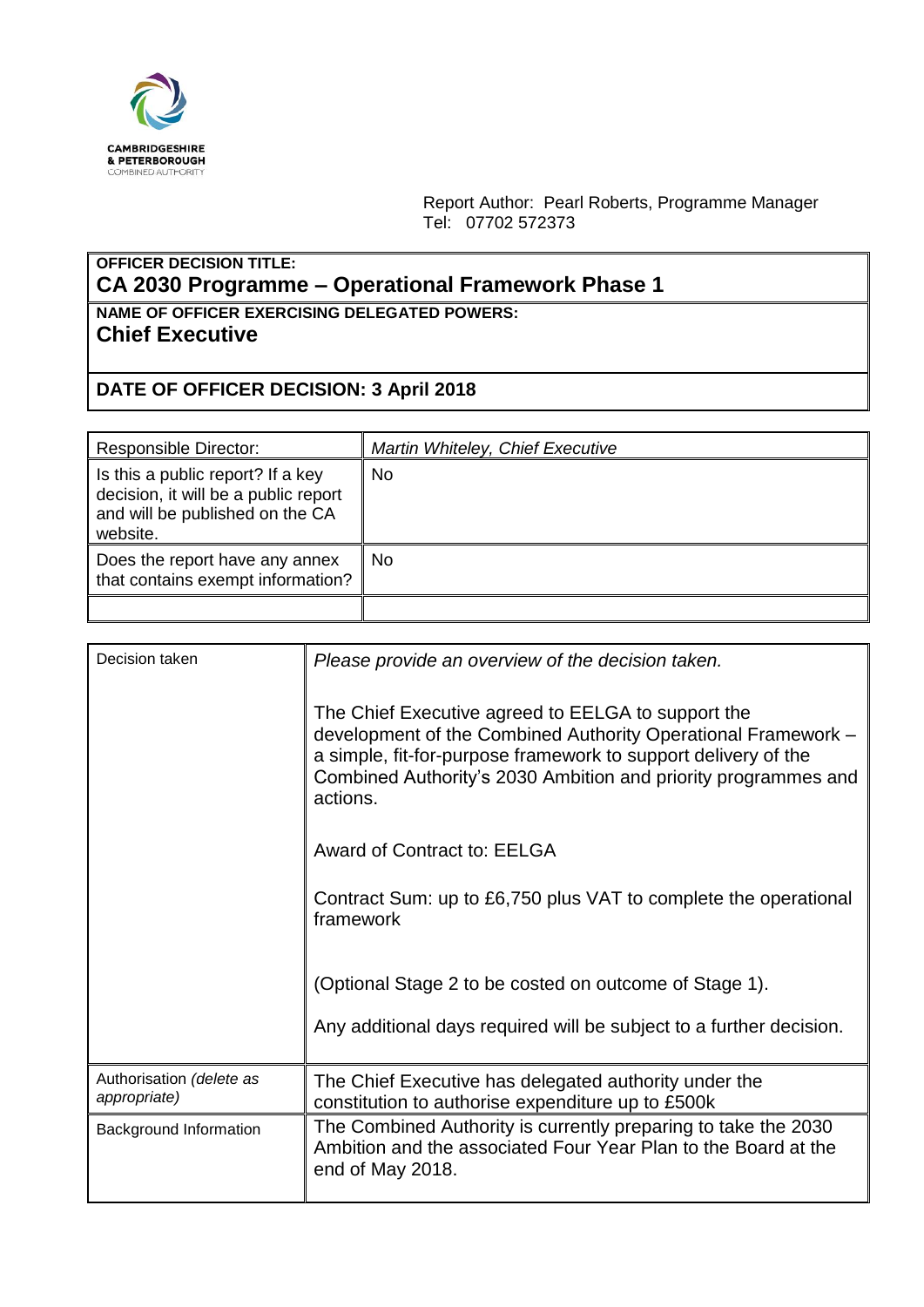

| In parallel the Combined Authority is undertaking an exercise to<br>recruit the senior Director team which is anticipated to be<br>completed in the Summer 2018.                                                                                                                                                                                                                                                                                                                                                                                                                                                                                                                                                                  |
|-----------------------------------------------------------------------------------------------------------------------------------------------------------------------------------------------------------------------------------------------------------------------------------------------------------------------------------------------------------------------------------------------------------------------------------------------------------------------------------------------------------------------------------------------------------------------------------------------------------------------------------------------------------------------------------------------------------------------------------|
| In the meantime the existing Combined Authority and LEP staff<br>require confirmation of the operational framework and processes<br>that will be applied to the conduct of business, including the<br>priority programmes and actions.                                                                                                                                                                                                                                                                                                                                                                                                                                                                                            |
| The first phase of the development of the Operational Framework<br>will:                                                                                                                                                                                                                                                                                                                                                                                                                                                                                                                                                                                                                                                          |
| a. Work with the current team to accurately describe the current<br>position – this needs to reference the support mechanisms in<br>place (such as HR at Peterborough), the mechanisms and<br>approaches already adopted, the decisions and delegations<br>already agreed by the Board, and internal ways of working and<br>reporting. By undertaking this exercise with the key staff who will<br>be working to the framework, it is intended that gaps between<br>current practice and an ideal approach will be quickly identified.<br>This can be seen as the 'how' the CA works and in addition to<br>being the framework for the operation of the organisation would<br>be a valuable induction material for new Directors. |
| b. Undertake an exercise to populate the work plan element of this<br>framework with headline projects and programmes outputs,<br>priorities, connections across work areas, resource needs and so<br>on, effectively providing the next 'what' layer of detail under the<br>Strategic Plan currently being devised.                                                                                                                                                                                                                                                                                                                                                                                                              |
| The outcome will be a of this would be an operational framework<br>and a light touch planning system that would provide the<br>following:-                                                                                                                                                                                                                                                                                                                                                                                                                                                                                                                                                                                        |
| • The next level of detail below the Strategic Business Plan<br>• The connectivity between the programmes.<br>• Timescales to identify bottle necks and gaps in capacity<br>• A progress monitoring system which could be further developed<br>into a performance management framework<br>• Content for risk management approach                                                                                                                                                                                                                                                                                                                                                                                                  |
| The project will hold a workshop (optional) at the end of the first<br>stage to involve all members of the team in shaping the outline<br>framework.                                                                                                                                                                                                                                                                                                                                                                                                                                                                                                                                                                              |
| The second stage of the project would be to support the<br>introduction of the framework/plan. A further proposal would be<br>drawn up at the end of the first phase.                                                                                                                                                                                                                                                                                                                                                                                                                                                                                                                                                             |